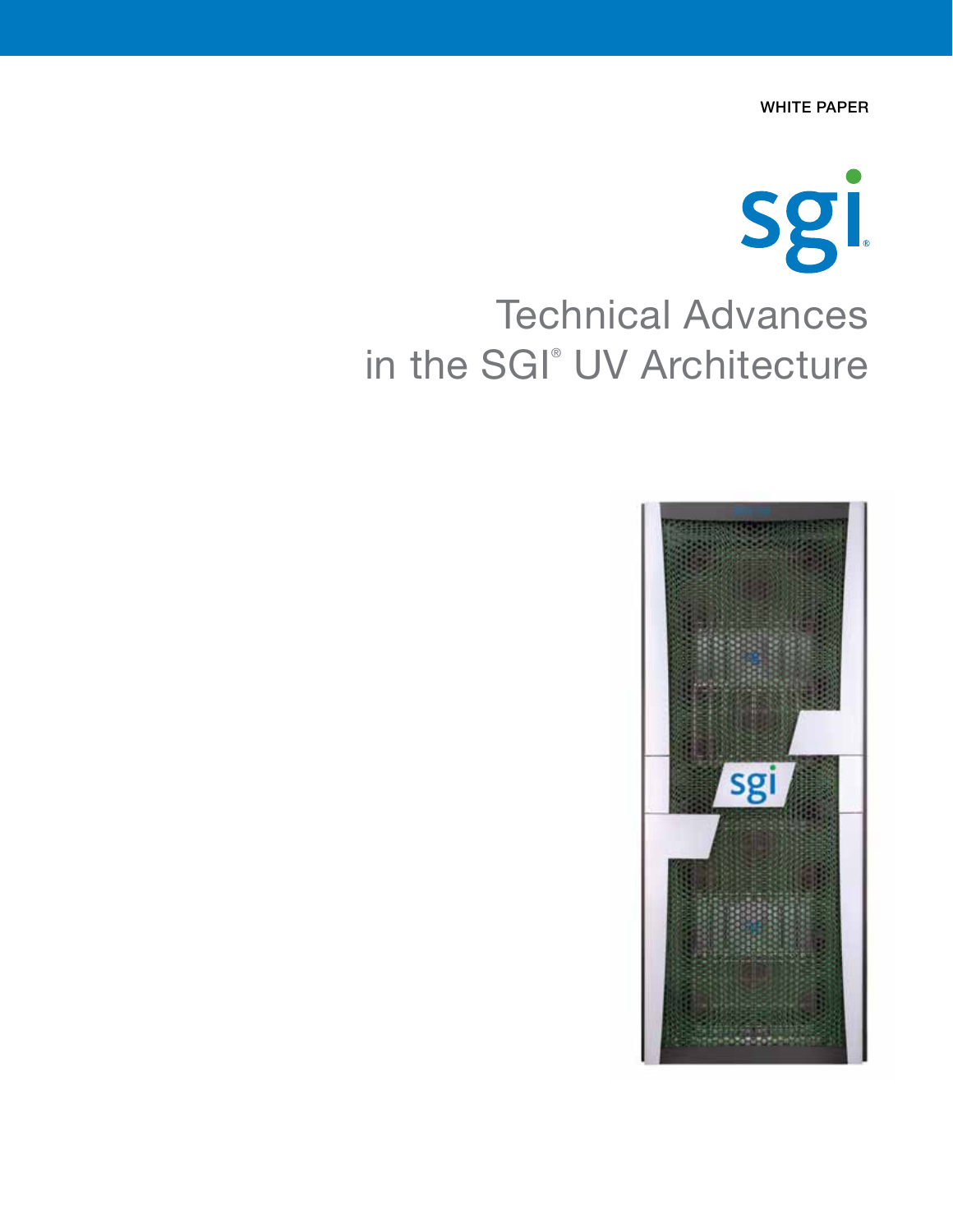## TABLE OF CONTENTS

| 1. Introduction                                      | 1              |
|------------------------------------------------------|----------------|
| 2. The SGI UV Architecture                           | $\overline{c}$ |
| 2.1. SGI UV Compute Blade                            | 3              |
| 2.1.1. UV_Hub ASIC Functionality                     | 4              |
| 2.1.1.1. Global Register Unit (GRU)                  | 4              |
| 2.1.1.2. Active Memory Unit (AMU)                    | 5              |
| 2.2. SGI UV Platform Interconnect Topology           | 6              |
| 3. Integrated System Functionality                   | $\overline{7}$ |
| 3.1 The MPI Offload Engine (MOE)                     | 7              |
| 3.1.1. Reduced CPU Overhead and Latency for MPI_Send | 8              |
| 3.1.2. Fast Barriers and Reductions in Hardware      | 8              |
| 3.1.3. Accessing the MOE                             | 8              |
| 3.2. Petascale Memory and Data Intensive Computation | 8              |
| 3.3. Massive I/O Capabilities                        | 9              |
| 3.4. Petascale Compute Enhancements                  | 9              |
| 3.5. Enhanced Reliability                            | 9              |
| 4. Conclusion                                        | 10             |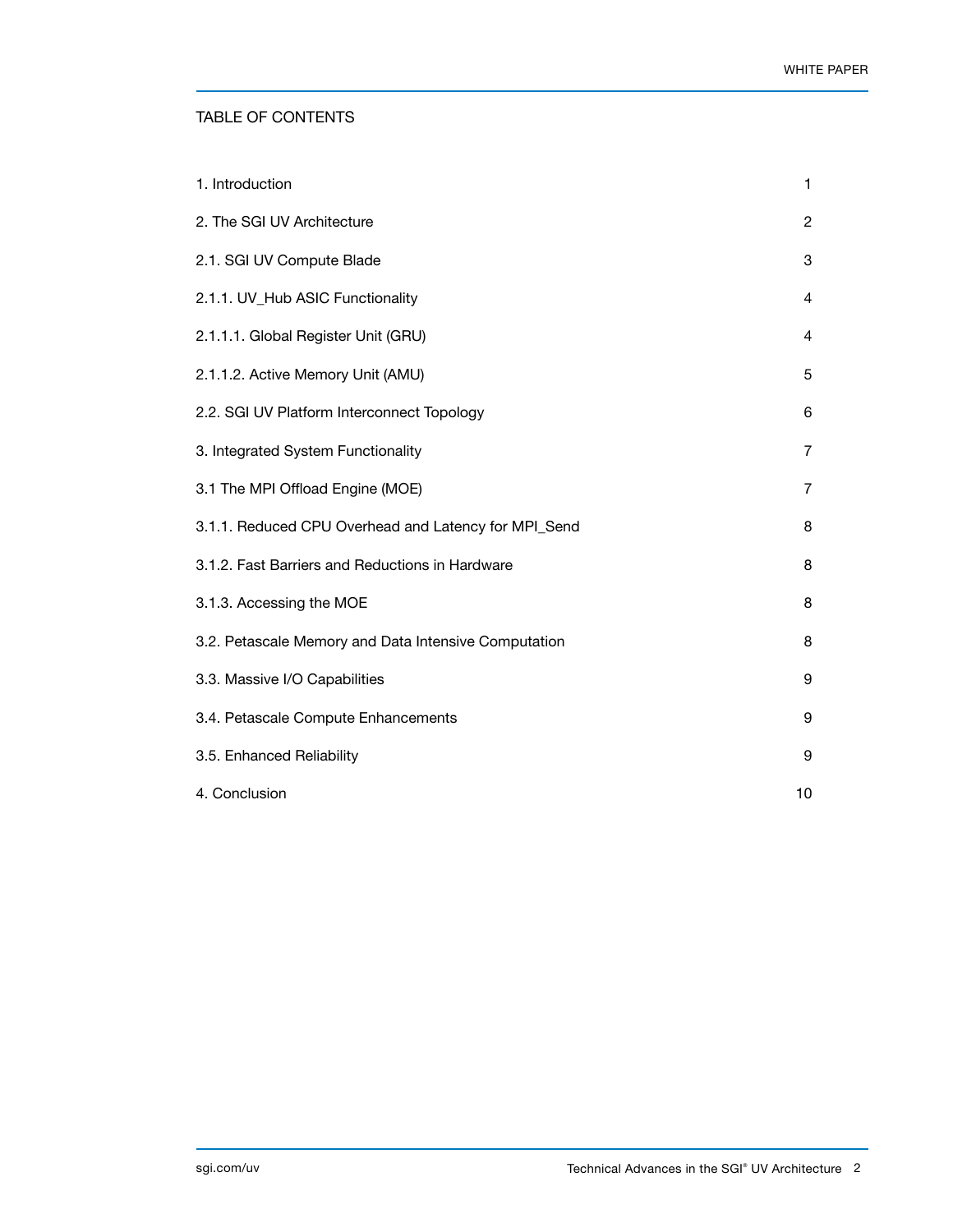# 1. Introduction

Global shared memory (GSM) architectures—in which all processors can access all memory directly offer significant advantages for a broad class of applications including scientific and engineering applications, real-time complex event processing, very large databases (VLDBs) and advanced business applications. SGI is the industry leader in the development of GSM platforms that deliver exceptional processing, memory and I/O capabilities for high performance computing (HPC) and data-intensive tasks.

The SGI® UV is the fifth generation of the company's scalable global shared memory architecture. SGI started shipping GSM systems with the 64-core SGI Origin® systems in 1996. The new SGI GSM platform is the UV family of systems, which scales to 2,560 cores and 16 terabytes (TB) of memory. These systems are built using SGI patented NUMAlink® interconnect that provides the high-bandwidth, low-latency, coherence-optimized functionality required by GSM systems. The NUMAlink interconnect fabric can also be used for efficient communication between OS instances, enabling scaling up to many thousands of CPU cores for MPI applications and those developed using partitioned, global address space compilers like OpenMP or Unified Parallel C.

SGI UV adds new architectural capabilities which enhance application scaling and performance, independent of the programming model or models employed. These systems also leverage the proven economy of the Intel® Xeon® processor family and standard Linux® while maintaining compatibility with previously written applications.

SGI UV adds new architectural capabilities which enhance application scaling and performance, independent of the programming model or models employed. These systems also leverage the proven economy of the Intel® Xeon® processor family and standard Linux® while maintaining compatibility with previously written applications.

The key benefits of the SGI UV architecture include:

- Massive In-Core Computation. The SGI UV allows much larger and more detailed models and simulations of physical systems, or any large data set, to be entirely memory resident.
- Massively Memory Mapped I/O. For applications that are bound by random I/O accesses on large data sets, the SGI UV with Intel® Xeon® processors offers up to a 1,000x performance increase by enabling entire datasets to be brought into main memory.
- Highly Efficient Application Scaling and Message Passing. SGI UV utilizes an array of advanced hardware and software features to offload thread synchronization, data sharing and message passing overhead from CPUs — accelerating critical tasks by up to 100x. These features benefit all programming styles, and for Message Passing Interface (MPI) applications they are collectively referred to as the "MPI Offload Engine," or MOE.
- **Greatly Simplified Application Load Balancing.** In cluster computing environments, each node completes its own threads and then waits until all other nodes complete their assigned tasks. The global shared memory available with the SGI UV with Intel® Xeon® processors allows processors that finish early to also work on other threads since each processor has access to all data and synchronization points through globally shared memory.
- Smooth Scaling of Application Size and Complexity. In most cluster environments, applications run on a fixed number of nodes, each with a fixed amount of CPU cores and memory. Applications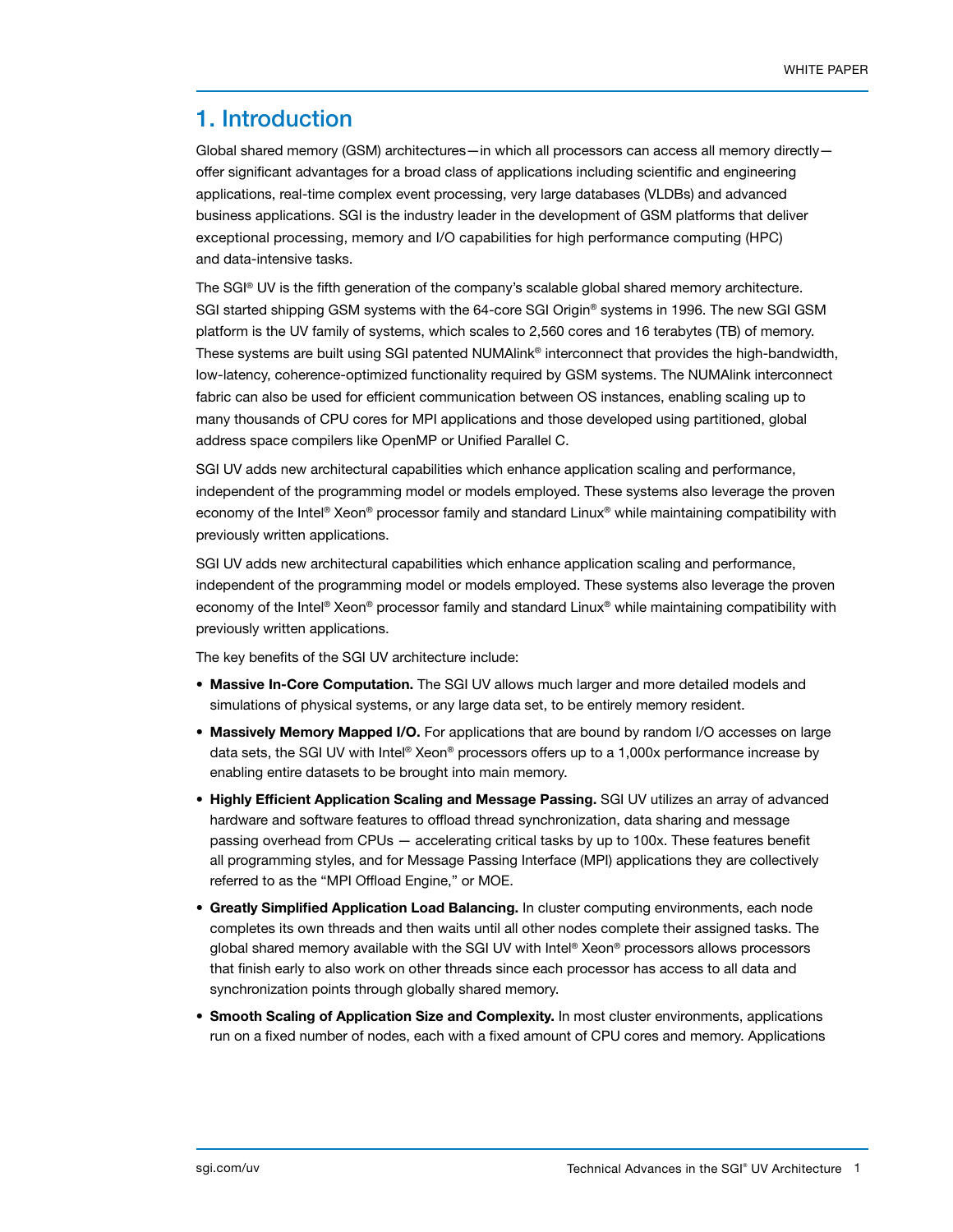run into a "wall" when they exceed the fixed amount of memory per core or node in the cluster. Conversely, applications running on an SGI UV do not run into a memory induced wall. Instead, they scale smoothly by drawing on additional memory distributed throughout the system.

- Petascale System and Application Scalability. In addition to global shared memory support where all resources are shared by a single copy of the operating system, the SGI UV provides an even larger Globally Addressable Memory (GAM) which enables systems to be built that extend beyond the shared-memory reach of any given processor or OS implementation. Advanced coherence functionality and atomic operations that increase efficiency of GSM environments also allow single MPI and partitioned global address space (PGAS) applications to scale to many thousands of cores and 8 Petabytes (PB) of memory using efficient GAM capabilities.
- **Efficient Application Development.** Developing threaded applications, MPI applications or PGAS applications on the SGI UV enables rapid development and large problem solution in the early stages of the parallelization process. Using these systems, applications that will ultimately run on thousands of CPU cores and access tens of terabytes of memory can be solved when only moderate levels of parallelism have been developed — proving algorithms early in the development cycle and shortening the time it takes to generate first results.
- Lower Cost Through Efficient Memory Utilization. In cluster systems, each node has a copy of the operating system, I/O buffer caches, and additional space for message passing overhead and duplicated data structures. Each node is also typically configured to have a large amount of memory per core, just in case a large memory application is assigned to that node. These two factors combine to lead to large amounts of excess memory being purchased for cluster systems, greatly inflating their costs. In contrast, the global shared memory architecture in the SGI UV only requires a single O/S and a single buffer cache which reduces that amount of memory overhead. And since every application can access the entire memory, threads that need more memory than is available on their local nodes directly utilize memory resident on other nodes, greatly reducing the total amount of memory needed.
- **Simplified Administration.** The SGI UV platform enables large collections of compute, memory and storage resources to be managed together, significantly reducing the complexity and cost of system administration.

# 2. The SGI UV Architecture

The SGI UV is a scalable global shared memory system based on the SGI NUMAflex® architecture. Physically, these systems are similar to the SGI Altix® 4700 and SGI Altix 450, with a compact blade design, a NUMAflex architecture that supports a large number of processors in a global shared memory configuration running a single copy of standard Linux and the ability to share memory across multiple system images across SGI NUMAlink connections.

The SGI UV is designed to extend the industry leading scalability of SGI shared memory systems in all dimensions — processors, memory, interconnect and I/O. The current release supports up to 2,560 cores and 16TB of memory per Single System Image (SSI). Much larger multi-partition systems are supported with shared global memory address out to multiple petabytes, taking the company's leadership in shared memory systems to new heights. Configuration options enable the creation of systems that are optimized for compute capability (maximum core count), maximum total memory, system bisection bandwidth or maximum I/O.

SGI UV distinguishes itself from standard cluster approaches by tightly integrating with the Intel® Quick Path Interconnect (QPI). This integration provides both global shared memory and efficient access to that memory by working at the cache line level over the entire system consisting of tens to tens of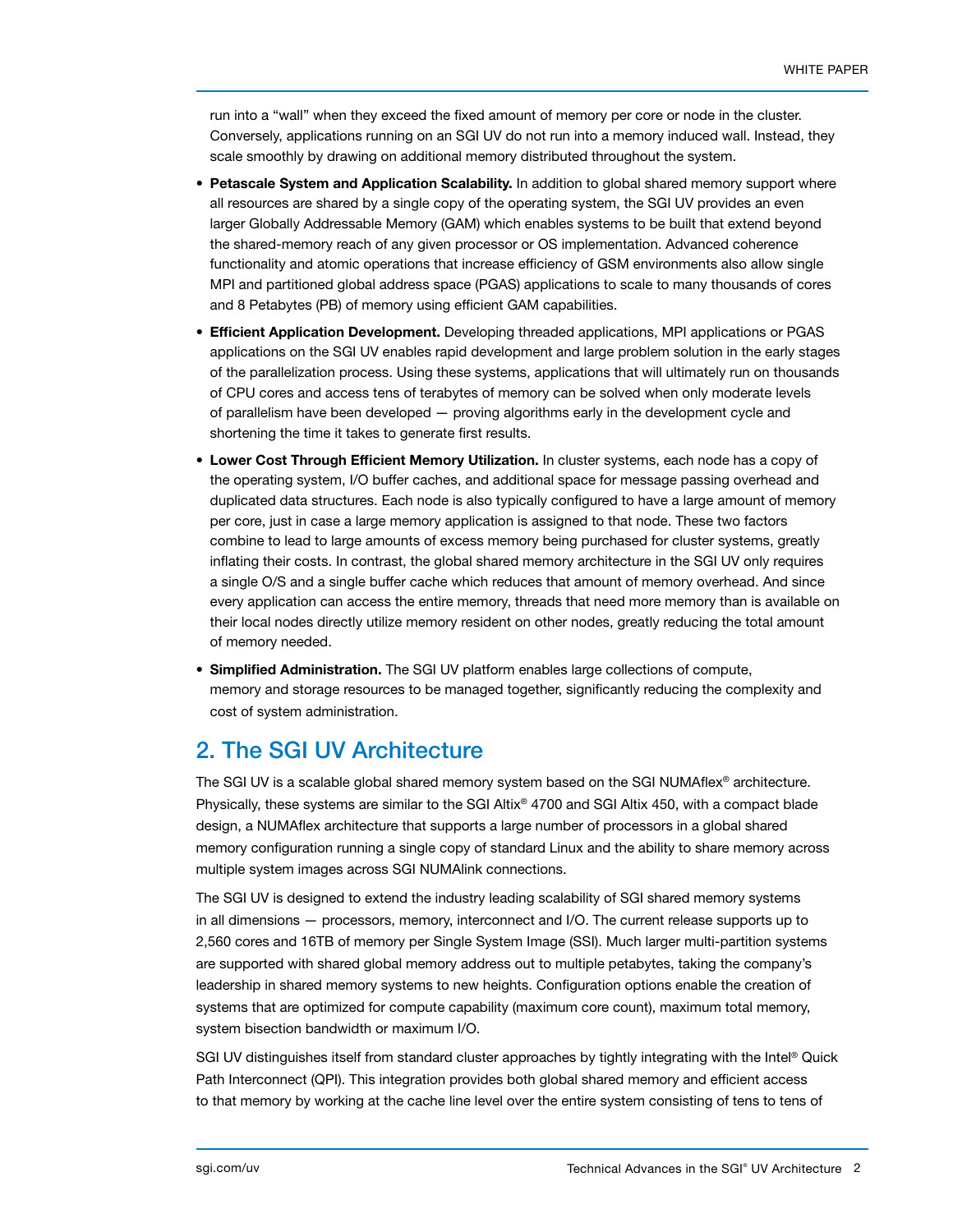thousands of blades. This cache-line-oriented approach contrasts sharply with cluster based approaches which are optimized for transferring large amounts of data over an InfiniBand interconnect which is connected to an I/O channel.

The SGI UV architecture also integrates multiple computing paradigms into a single environment based on industry standard Intel® Xeon® processors. The design increases the efficiency Intel® Xeon® scalar CPUs by providing vector memory operations, a rich set of atomic memory operations, and tight integration of application-specific hardware such as GPUs, digital signal processors and programmable hardware accelerators.

# 2.1. SGI UV Compute Blade

A standard compute blade of the SGI UV contains one or two processor sockets, each capable of supporting either 4-, 6-, 8- or 10-core Intel® Xeon® processor. As shown in Figure 1, each socket has direct connections to memory, plus four Intel® QuickPath Interconnect (QPI) connections with an aggregate bandwidth of slightly greater than 100GB/s. These connections allow processors to communicate with each other, with the SGI developed UV\_Hub ASIC, and with optional external I/O connections through the I/O Hub (I/OH). By altering the number and type of processors, memory and I/O installed, each blade can have anywhere from 8 to 16 cores with large or small amounts of memory and I/O, providing complete configuration flexibility.



Figure 1. Block-level diagram of SGI UV compute blade.

The UV\_Hub is a custom ASIC developed by SGI that is the cornerstone of the UV platform enables the creation of scalable global shared memory systems. The UV\_Hub implements the NUMAlink 5 protocol, memory operations and associated atomic operations that provide much of the system capabilities including:

- • Cache-coherent global shared memory that runs industry standard Linux OS and unmodified industry standard applications
- • Offloading time-sensitive and data-intensive operations from processors to increase processing efficiency and scaling
- Scalable, reliable, fair interconnection with other blades via NUMAlink 5
- Petascale global addressable memory with low-latency synchronization
- MPI Offload Engine (MOE) that integrates a number of advanced features to reduce message passing overhead on processors and increase application and system scalability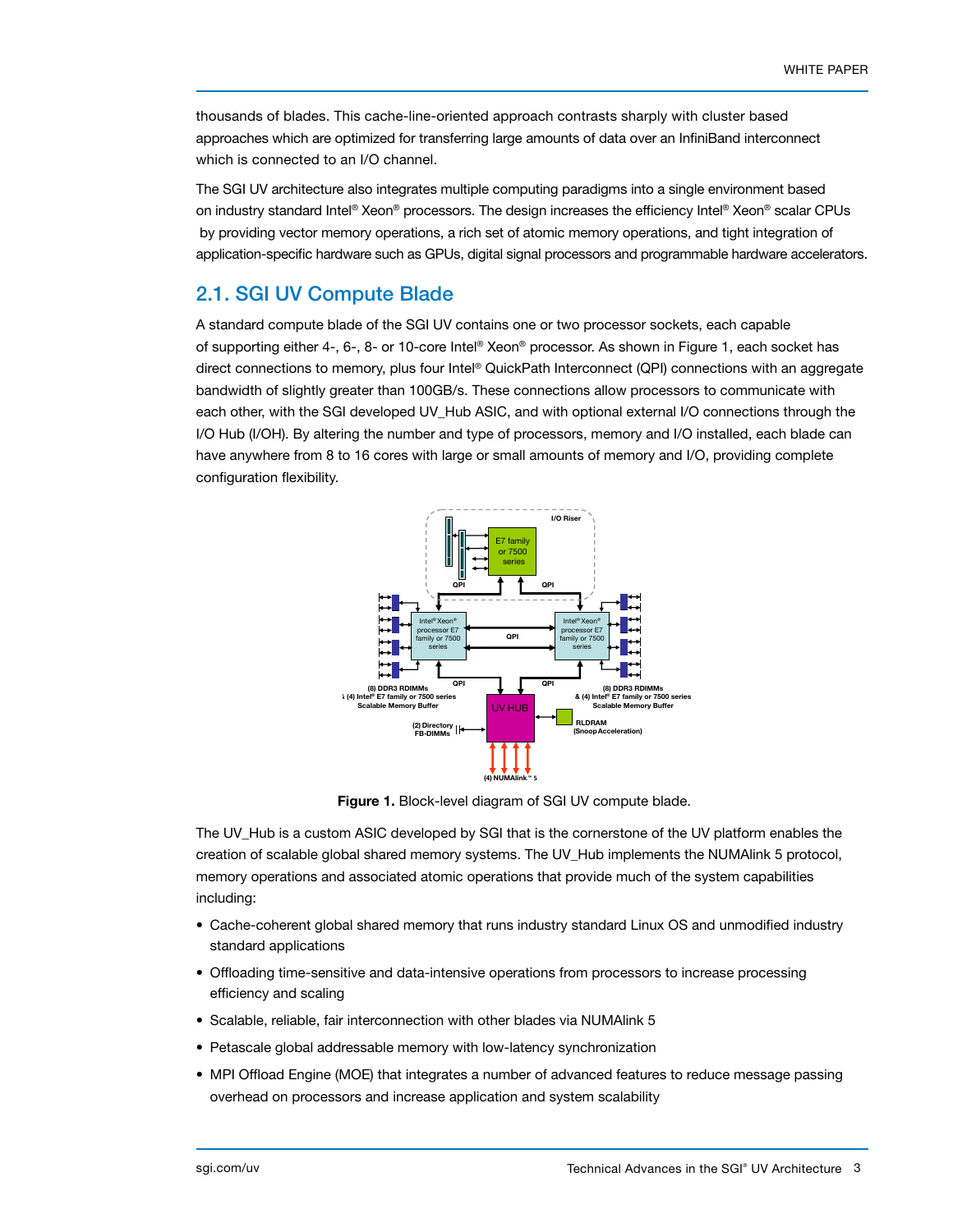### 2.1.1. UV\_Hub ASIC Functionality

The UV Hub is an ASIC developed at SGI that links the cache-coherent Intel® QPI interconnect found on Intel® Xeon® processor E7 family or 7500 series with the larger cache-coherent NUMAlink environment that extends across the full SGI UV system. However, the UV\_Hub does much more than extend cachecoherency to more processor cores; it provides other functionality that enables efficient system operation for petascale systems.

The UV\_Hub ASIC has four major portions plus additional functionality to manage directories and snoop acceleration. The four major units are:

- The Global Register Unit (GRU) that extends cache-coherency from the blade to the entire NUMAflex environment and provides other memory related functionality
- The Active Memory Unit that supports atomic memory operations which accelerate key synchronization activities
- The Processor Interconnect which implements two Intel® QPI interfaces that connect to Intel® Xeon® processor E7 family or 7500 series with an aggregate bandwidth of approximately 50GB/s; to the Intel® Xeon® processors, the Processor Interconnect makes the UV\_Hub look like another memory controller on the QPI, but in this case one that is managing all of the rest of the physical and virtual memory on the system
- The NUMAlink Interconnect which implements four NUMAlink 5 ports with an aggregate bandwidth of approximately 40GB/s

## 2.1.1.1. Global Register Unit (GRU)

The UV\_Hub GRU supports a number of key features that enable the SGI UV with Intel® Xeon® processors to scale to more than 256,000 CPU cores and 8 petabytes of memory. These features include:

- Extended Addressing. Memory management in the UV architecture uses a two-tiered approach. Within a compute blade, memory management is handled by the integrated memory controller on the Intel® Xeon® chip, while the GRU operations of the UV\_Hub provide cache coherent memory access between blades and also extend the available address range. Intel® Xeon® processors used in this system have a 44-bit physical address space and a 48-bit virtual space. The UV\_Hub extends the physical address space to 53 bits and the virtual space to 60 bits. UV\_Hub memory management functions do not interfere with fast memory access within a compute blade.
- **External TLB with Large Page Support.** A translation lookaside buffer (TLB) improves the speed of virtual to physical address translation. Intel® Xeon® CPUs include TLBs that translate all virtual references into physical addresses for memory attached to a processor. The external TLB in the UV\_Hub provides the virtual to physical address translation for memory that is physically resident across the NUMAlink interconnect. To the processors on the SGI UV with Intel® Xeon® blade, the UV\_Hub looks like another memory controller that happens to map an enormous amount of memory. The TLB on the UV\_Hub also provides TLB shoot-down capabilities to increase the speed with which a large memory job, such as very large databases, can be started up or shut down.
- Page Initialization. With petascale systems, memory initialization can be a major performance bottleneck. The UV\_Hub and associated NUMAlink 5 enhancements allow pages of memory to be initialized in a distributed manner with little or no involvement from system CPUs. By off-loading memory initialization from CPUs onto the distributed network of UV\_Hub ASICs, initialization times that would have taken minutes can be completed in seconds.
- **BCOPY Operations.** Block copy (BCOPY) operations provide asynchronous mechanisms to copy data from one memory location to another. This is commonly found when replicating read-only data structures within threaded applications to avoid contention or in message passing environments to send an actual message from one blade to another. SGI shared memory systems already have the lowest message passing latency available partially because BCOPY is used to move aligned data structures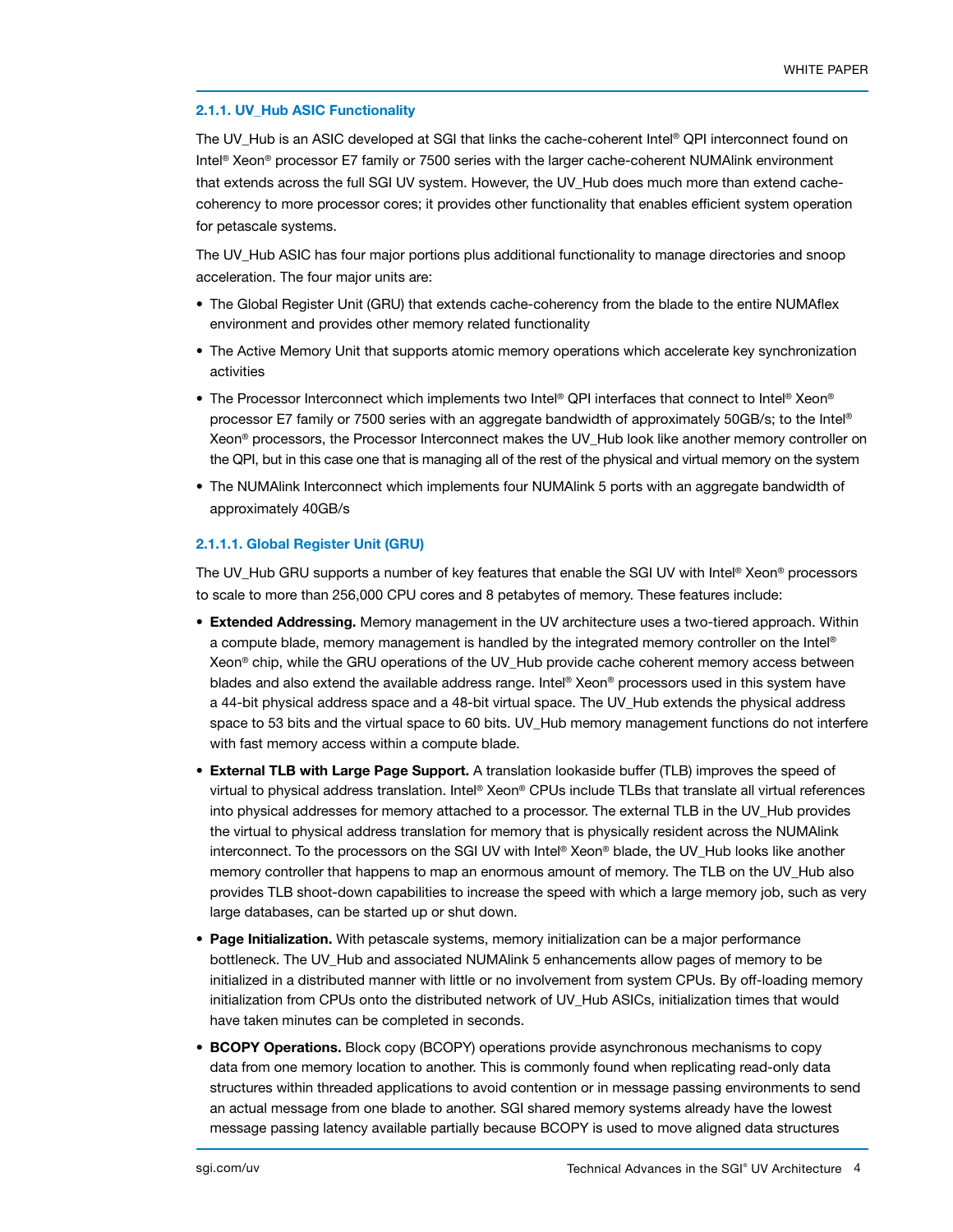that represent the majority of bytes transferred. The BCOPY functionality in the UV\_Hub extends this functionality by also offloading the copying of unaligned portions of data transfers from CPUs and making BCOPY accessible from user space, reducing message passing overhead.

| <b>Step</b> | Life of an MPI Send Message In<br><b>SGI 4700 Systems</b>                                            | <b>Step</b> | Life of a Message with SGI UV<br><b>Systems</b>                     |
|-------------|------------------------------------------------------------------------------------------------------|-------------|---------------------------------------------------------------------|
|             | Send Fetchop fetch-and-increment request<br>to remote node                                           |             | Place Payload in GRU register and issue<br>message send instruction |
| 2           | Obtain response; ID queue slot location                                                              |             |                                                                     |
| 3           | Issue queue slot store to the remote node;<br>this sends read-before-write request to<br>remote node |             |                                                                     |
| 4           | Read/hold remote cache line in local node:<br>insert data in cached line                             |             |                                                                     |
| 5           | Upon queue cache-line polling, write data<br>back to remote node                                     |             |                                                                     |

Figure 2: Acceleration of MPI send on the SGI UV platform compared to SGI Altix 4700 systems. BCOPY is used to transmit the actual data from one blade to another without CPU involvement.

- Scatter/Gather Operations. Vector memory operations such as fixed stride and list-driven scatter/ gather memory transfer operations are processed directly by the GRU in the UV\_Hub. These operations allow random addresses to be accessed without the need to carry whole cache lines around the network, improving effective bandwidth and reducing latency. Vector memory operations assemble a vector of related but not contiguous data elements into contiguous locations within the global shared memory address space, or distribute values from contiguous locations to specified memory locations anywhere within the shared address space. Vector scatter/gather operations have a long history of increasing achievable performance by optimizing memory transfer patterns, and scatter/gather operations implemented in the UV Hub make these optimizations available to Intel® Xeon® processors, creating cache friendly data structures that can be processed with little or no CPU stalls.
- Update Cache for AMOs. The update cache allows for globally accessed variables, like barriers and contended locks, to spin locally on a copy of an SGI managed AMO variable, reducing hot spots in the home memory. Contended locks and reduction variables can see up to a 100x acceleration in access times, which becomes critical for very large problems spanning thousands or tens of thousands of processor cores.

## 2.1.1.2. Active Memory Unit (AMU)

Two types of atomic memory operations (AMO) are supported within the AMU. The first are simply replacements for AMOs implemented by Intel® Xeon® CPUs. A user can switch back and forth between Intel® AMOs and AMOs implemented on the UV\_Hub with the concept that uncontended variables are best accessed via AMOs on the processor socket and reused within its cache, while contended variables and those used for application wide barriers and reductions should be accessed via the AMOs implemented as part of the UV platform and reused within the UV Hub update cache, reducing coherence overhead.

- AMO Cache in Coherent Memory. All AMOs are implemented in standard cache-coherent user memory so no special resources need to be reserved. By using standard memory, applications have much higher limits in the number of AMOs that they utilize, with the AMO cache on the UV\_Hub providing fast access to active variables across the NUMAlink.
- Update Multicasting. The update multicasting greatly improves the latency and repeat rate of update cache based AMOs. This is especially useful for barriers, collectives and contended locks.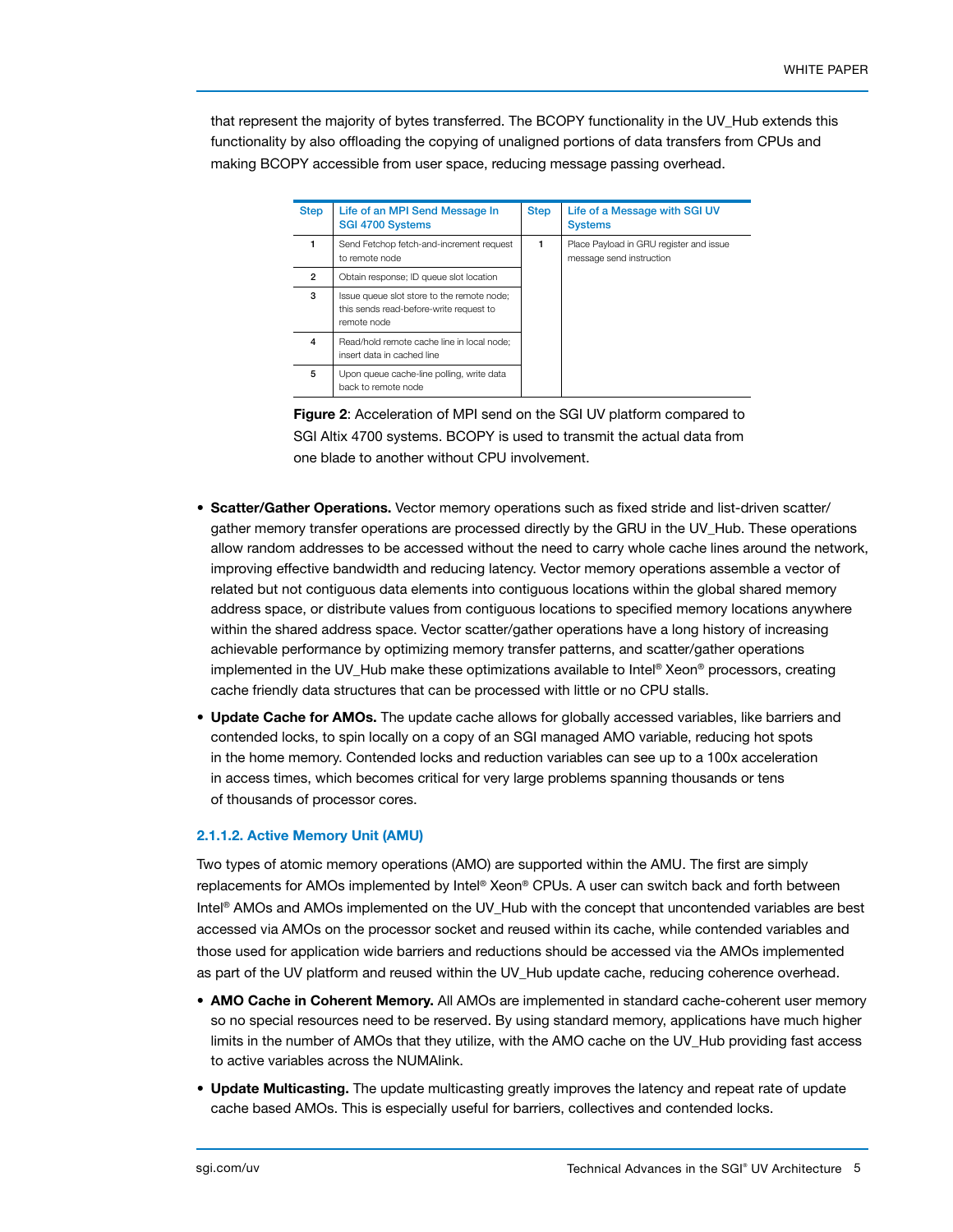**• Message Queues in Coherent Memory.** Just as is done with AMOs, message queues are implemented in standard system memory so users can set up as many queues as they would like.

# 2.2. SGI UV Platform Interconnect Topology

The SGI UV platform can be interconnected using a number of topologies depending on system size and goals. A single large Altix UV blade chassis supports up to 16 blades which are interconnected in switched dual-plane topology with a maximum of three NUMAlink hops between any node. (see figure 3a). As shown in Figure 3b, systems with up to 16 blade chassis in eight racks (512 blades, 1,024 sockets, 8,192 cores) are interconnected in a fat-tree topology using the four 16-port NUMAlink 5 routers available in each blade chassis plus additional external NUMAlink 5 routers. Larger configurations are achieved using 256-socket fat-tree groups connected in a 2D torus as shown in figure 3c.



Figure 3a: SGI UV platform blade enclosure, 32 socket interconnect topology, two enclosures per rack.



Figure 3b. 256 socket (up to 2,048 core) fat-tree configuration of the SGI UV platform using 16 external 16-port NUMAlink 5 routers (only ¼ of cables are shown). 1,024 socket systems are created with 4x as many blade chassis and 2x as many external routers in the same three-level router topology.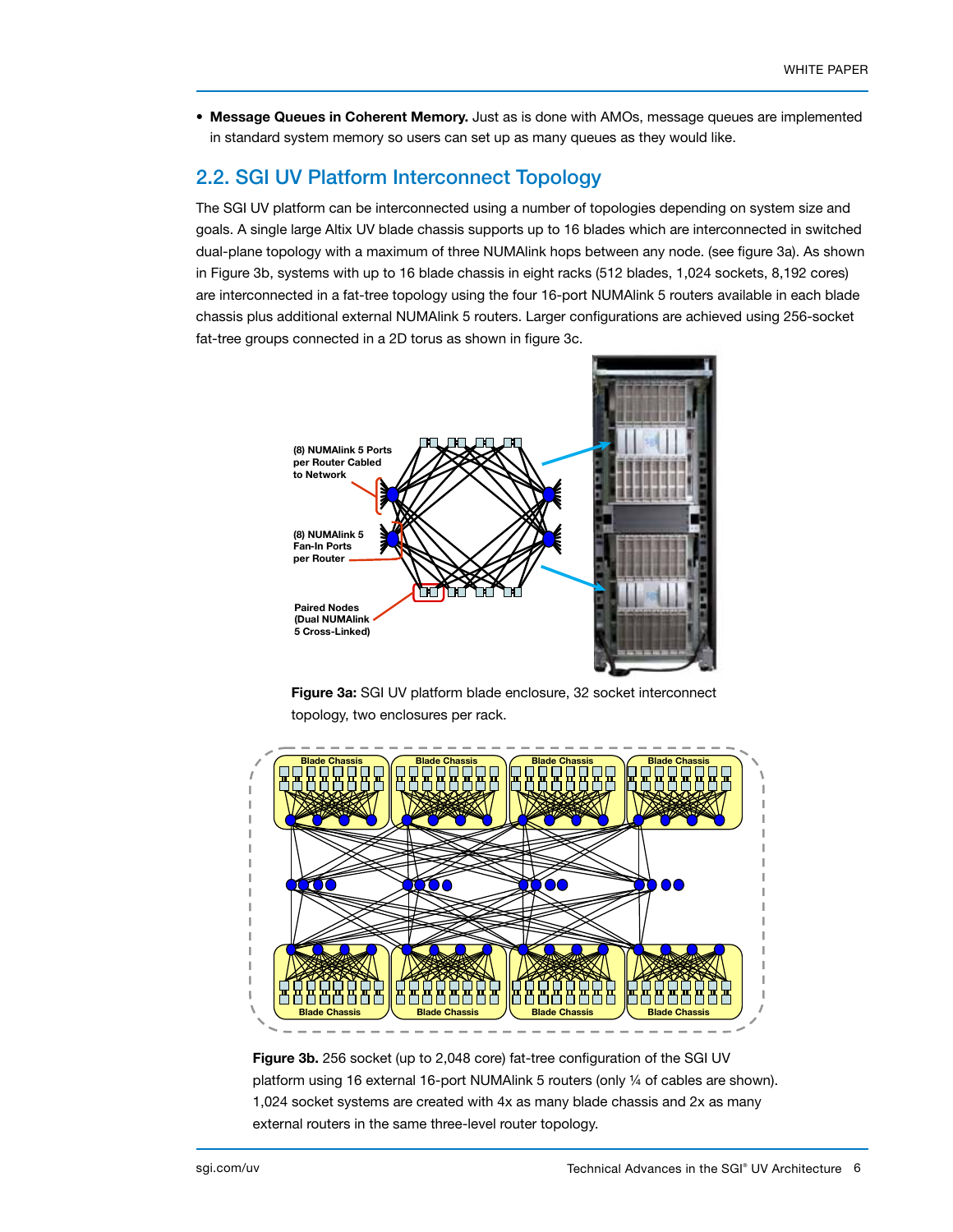

Figure 3c. 16,384 socket (up to 131,072 core) SGI UV platform system configuration that interconnects 64 256-socket fat-tree building blocks in an 8 x 8 torus. Each red and green line represents two NUMAlink 5 bi-directional connections.

The use of different interconnect topologies based on the size of the system maximizes bi-section bandwidth and minimizes farthest-node latency while managing deployment cost. In most cases, memory is read from the "local blade" or from blades that are topologically nearby. However, even in the worst case, the maximum MPI latency on a 32,768 socket (262,144 core) system is projected to be under two microseconds.

# 3. Integrated System Functionality

Section 1 of this paper outlined some of the end user benefits achievable with the SGI UV platform, and section 2 outlined some of the specific architectural enhancements found in them. This section shows how specific architectural enhancements combine into five "collections" of higher-level functionality that deliver the benefits outlined in section 1.

- MPI Offload Engine (MOE)
- Petascale Memory and Data Intensive Computation
- Massive I/O
- Petascale Compute Enhancements
- Enhanced Reliability

# 3.1 The MPI Offload Engine (MOE)

The MPI Offload Engine, or MOE, is a set of functionality that offloads MPI communication workload from CPUs to the Altix UV\_Hub ASIC (UV\_Hub), accelerating common MPI tasks such as barriers and reductions across both GSM and GAM address spaces.

The MOE is similar in concept to a TCP/IP Offload Engine (TOE), which offloads TCP/IP protocol processing from system CPUs. The result is lower CPU overhead and memory access latency, allowing MPI applications to achieve better performance and scale to greater numbers of processors.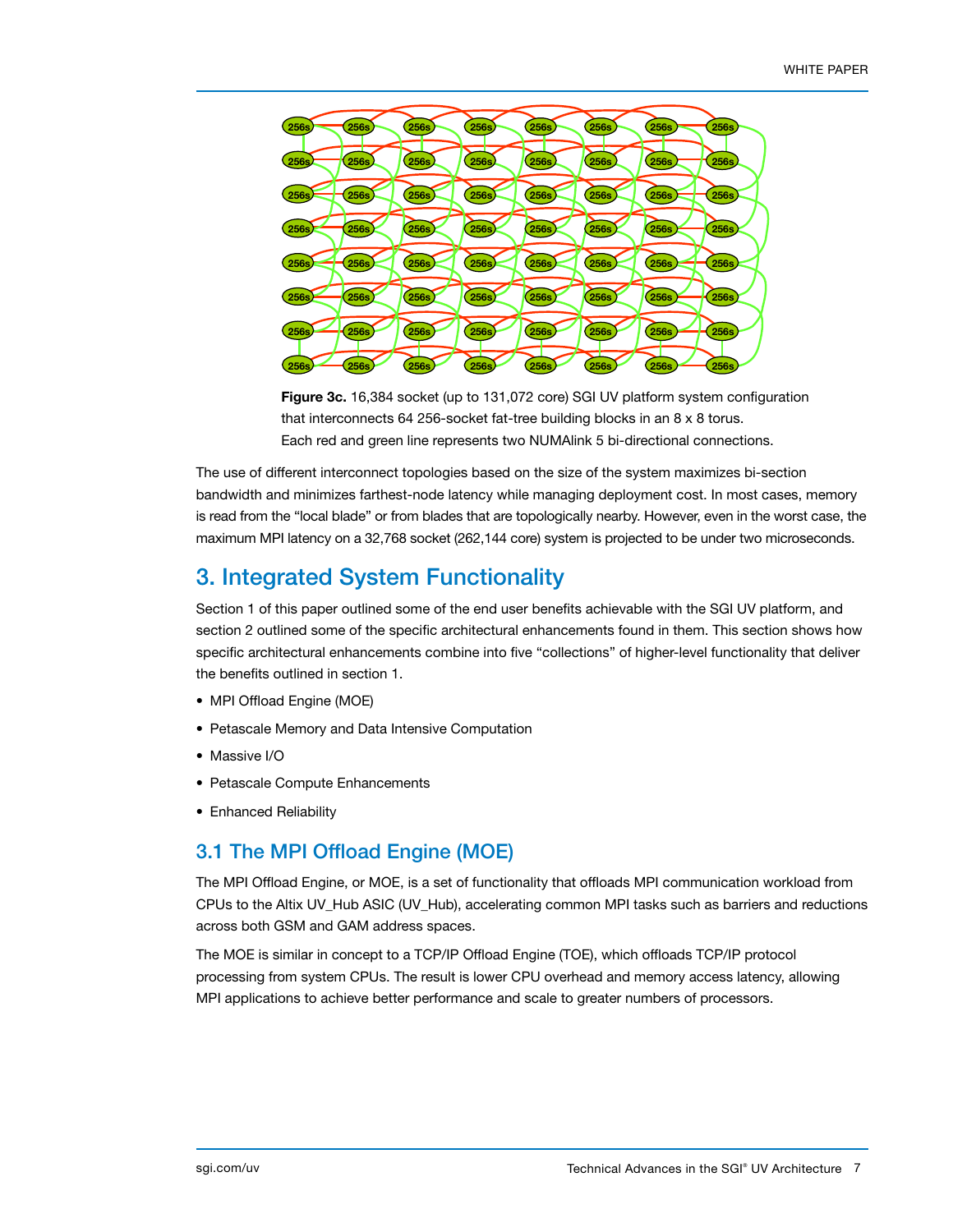#### 3.1.1. Reduced CPU Overhead and Latency for MPI\_Send

With the SGI UV platform , all that is required to send an MPI message is for a CPU to place the payload information in a register on the GRU and issue a GRU message\_send instruction. The GRU then takes over and transmits the data to a hardware-managed, memory-resident message queue slot on the appropriate remote compute blade. This significantly reduces the CPU's workload, lowering message latency well below that seen on other hardware platforms and increasing single stream transfer rates — even when network path lengths are extremely long.

#### 3.1.2. Fast Barriers and Reductions in Hardware

Both the MPI-1 and MPI-2 specifications include collective functions that provide simultaneous communications between all processors in a communicator group. The SGI UV combines features of the AMU and update caches on the GRU to accelerate many of these important functions like barriers and reductions.

Barriers are used to synchronize all communicating processors and require that all MPI tasks first tell the master that they have reached the barrier, and then have the master inform all tasks that the barrier has been completed and that they can return to processing data. The AMU and update caches offload barrier updates from the CPU, accelerating update rates by up to 100x, while the GRU allows synchronization variable updates to be multicast to all processors in a communicator group, dramatically accelerating barrier completion.

Reduction functions are used to perform a global operation (such as SUM, MAX, etc.) across all members of a communicator group. The UV\_Hub provides a number of functions in hardware that can be exploited to increase the speed of SGI UV reductions by 2-3x versus competing clusters and MPP systems.

### 3.1.3. Accessing the MOE

Applications that want to utilize the MOE combined capabilities will be able to do so by simply using the SGI Message Passing Toolkit (MPT) library which implements MPI. Other MPI libraries are also able to utilize the MOE by interfacing with a lower-level API which exposes key features in the GRU and AMU to user applications.

Lower level APIs can also be used to optimize shared memory applications and languages exploiting partitioned, global address space (PGAS) functionality. SGI is using this capability to provide compiler-level support for Unified Parallel C (UPC), a PGAS programming environment.

## 3.2. Petascale Memory and Data Intensive Computation

The SGI UV architecture will accommodate up to 16TB of coherent, global shared memory running under a single copy of Linux (the physical address limit of the Intel® Xeon® CPUs) and up to 8PB of globally addressable memory (the physical address space of the UV\_Hub) directly accessible via user initiated GET and PUT operations, PGAS programming environments or MPI.

The GRU directly supports GET and PUT operations to move coherent snapshots of data from one GSM domain to another. The GRU also extends the number of memory references that can be outstanding from the individual blades into the larger NUMAlink 5 interconnect beyond the reach of an individual processor. This is especially important for achieving the highest scatter/gather performance possible.

In addition, UV directly addresses one of the critical issues in the use of petascale memory, variable initialization. The UV Hub enables pages of memory to be initialized by the UV Hub ASIC instead of by the CPUs, reducing startup times for large memory jobs from minutes to seconds.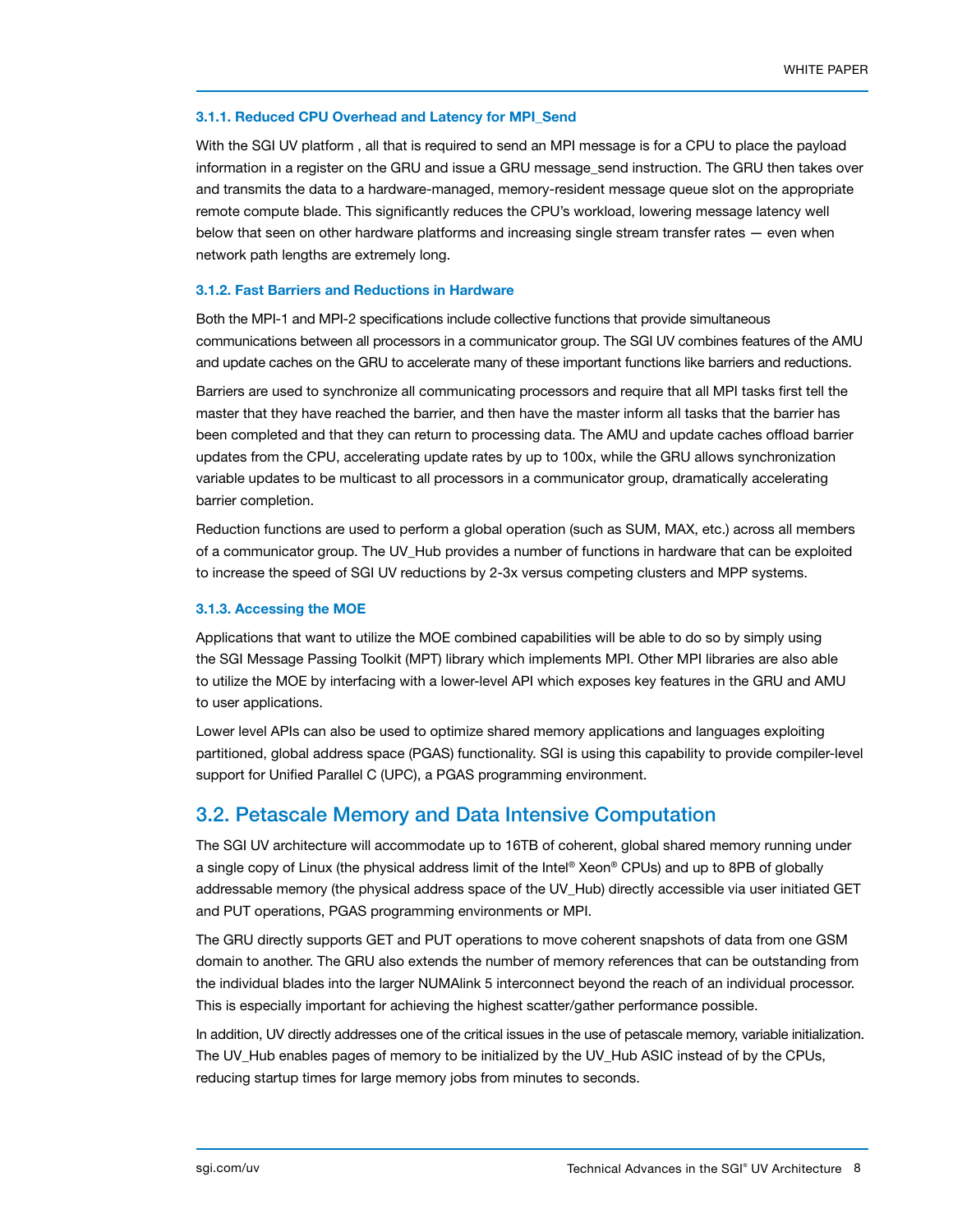# 3.3. Massive I/O Capabilities

Use of the Intel® QuickPath Interconnect (QPI) between processor sockets, I/O and the UV\_Hub will eliminate bottlenecks and achieve aggregate I/O rates in excess of 1TB/second in a UV system.

The petascale compute and memory capabilities of the UV platform require comparable external I/O capabilities to move data to and from external storage and external networks. Each compute blade in a system can be configured with an I/O riser that provides a variety of I/O options. These include two PCIe Gen2 cards or two connections to external I/O expansion chassis capable of supporting four full-height and full power PCIx or PCIe cards each. The GSM design of SGI UV allows all I/O devices to be shared by all processors while high aggregate I/O rates over 1TB/ sec can be supported by distributing physical connections across multiple blades that can be dedicated to I/O or share compute, I/O and memory functions.

However, the fastest I/O is no I/O, and the large memory capabilities of the UV platform can be utilized in several ways to eliminate or reduce physical I/O. First, an extremely large I/O buffer cache can be defined in system memory to increase I/O efficiency for applications such as out-of-core solvers or those that require large scratch files. Second, the multicast functionality of the GRU and GAM capability can be used to create multi-terabyte RAM disks with mirroring and write-through capabilities that run under separate copies of Linux. Mirroring and write-through capabilities provide increased reliability and can survive application and operating system crashes.

# 3.4. Petascale Compute Enhancements

Petascale applications involve computation and data structures distributed across thousands of nodes, and require efficient access to memory and rapid synchronization among threads or processes. The UV\_Hub adds new memory access functionality such as distributed gather/scatter, coherent AMO update caches and asynchronous user-level memory-to-memory copies to provide efficient access to distributed data structures while allowing cache-line oriented CPUs to run with maximum efficiency. Advanced fairness capabilities have also been added to the NUMAlink protocol to ensure that large-message and small-message performance is maintained under heavy loading in petascale environments.

To support high-performance applications, the SGI UV platform utilizes high-bandwidth NUMAlink 5 connections with multiple tiers of 16-port NUMAlink 5 routers to deliver a total bisection bandwidth of over 15 TB/s with an MPI latency of under two microseconds. The result is an architecture optimized for extremely low latency, high bandwidth access to both on- and off-blade memory resources.

## 3.5. Enhanced Reliability

A variety of hardware and software enhancements have been made to the SGI UV platform for Intel® Xeon® processors to provide the reliability required for systems that scale to over 256,000 cores and 8PB of memory. To enhance reliability for petascale systems, the architecture includes extensive fault isolation, data path protection, monitoring and debugging functions to help ensure data integrity and prevent disruptions.

First, NUMAlink 5 protocols and the UV\_Hub ASIC have been enhanced with additional error checking and retry capabilities to reduce transient communications errors by two orders of magnitude. Second, by offloading remote memory reads to the UV\_Hub, failures that would have caused processor hangs can instead be retried or dealt with gracefully. Third, the UV\_Hub ASIC provides safe mechanisms to communicate between nodes, even in the presence of node, memory or interconnect failures. And finally, system software has been enhanced to identify problematic nodes and memory and to remove them from the active pool of scheduled resources.